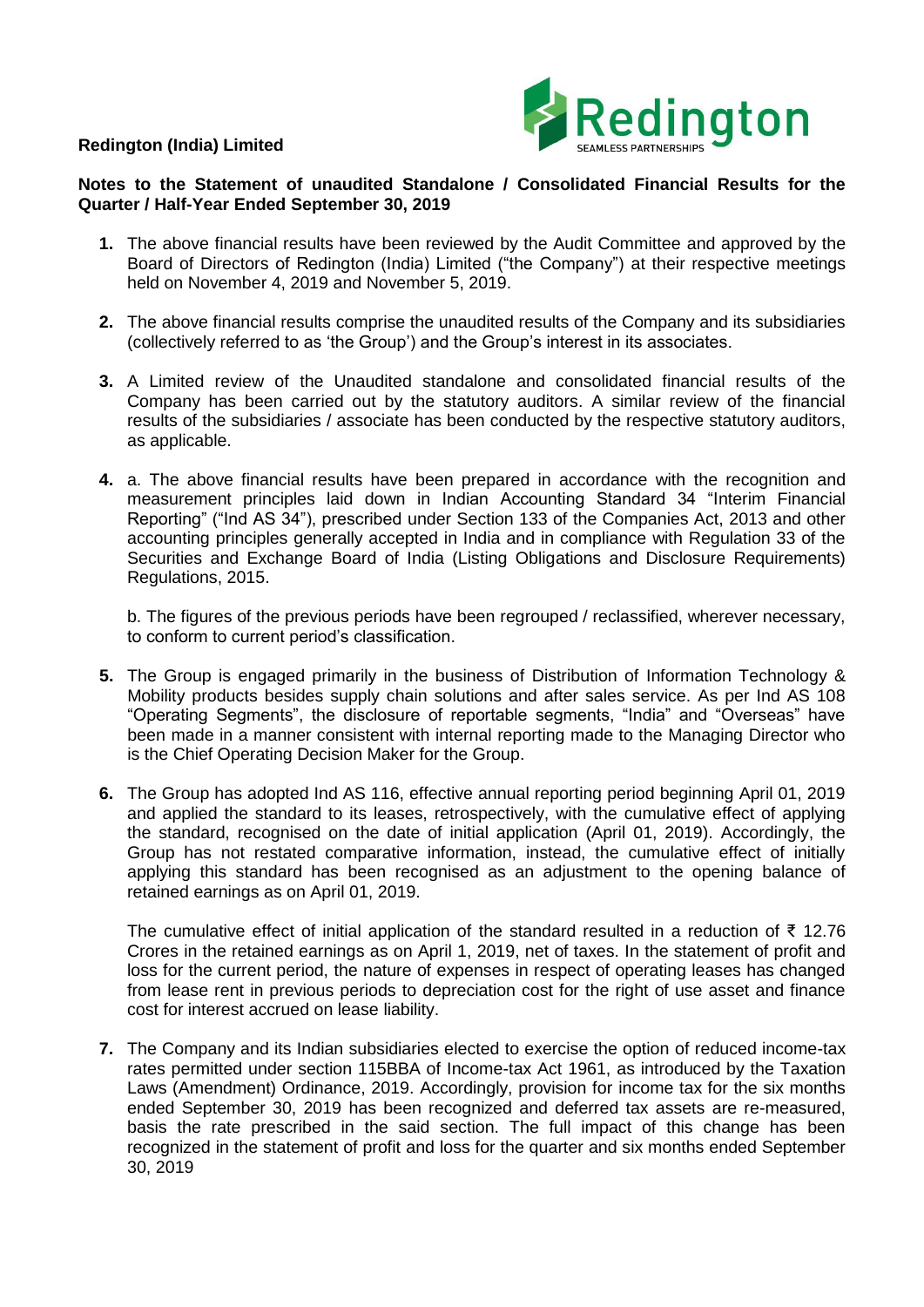

## **8.** Statement of Assets and Liabilities:

| As at<br>As at<br>As at<br>As at<br>September 30,<br>March 31,<br>September 30,<br>March 31,<br><b>Particulars</b><br>2019<br>2019<br>2019<br>2019<br><b>Unaudited</b><br>Audited<br><b>Unaudited</b><br>Audited<br><b>ASSETS</b><br>Non-current assets<br>Property, Plant and Equipment<br>83.84<br>85.19<br>179.32<br>Capital work-in progress<br>2.78<br>1.42<br>Right-of-use-assets<br>293.64<br>25.69<br>$\overline{a}$<br>$\blacksquare$<br>Goodwill<br>21.82<br>22.03<br>Other intangible assets<br>268.81<br>28.07<br>0.97<br>245.40<br>Intangible assets under development<br>30.27<br>6.25<br>30.27<br><b>Financial Assets</b><br>Investments in Subsidiaries and Associate<br>641.35<br>638.45<br>$\overline{\phantom{a}}$<br>Others financial assets<br>2.08<br>1.64<br>26.30<br>25.72<br>Deferred tax assets (net)<br>22.87<br>44.25<br>20.67<br>40.14<br>Income tax assets (net)<br>105.46<br>101.58<br>115.93<br>Other non-current assets<br>85.10<br>84.27<br>89.36<br>Total non-current assets<br>967.11<br>993.17<br>1,047.10<br>752.13<br><b>Current assets</b><br>Inventories<br>1,415.65<br>1,532.97<br>3,569.55<br>3,859.17<br><b>Financial assets</b><br>Investments<br>14.01<br>7.03<br>Trade receivables<br>2,871.26<br>2,381.26<br>6,554.33<br>6,278.56<br>Cash and cash equivalents<br>158.67<br>844.72<br>121.14<br>Other bank balances<br>0.15<br>0.15<br>89.28<br>Loans<br>32.00<br>25.00<br>13.00<br>Other financial assets<br>30.49<br>16.41<br>169.55<br>Other current assets<br>502.30<br>160.57<br>141.10<br><b>Total current assets</b><br>4,239.11<br>11,768.74<br>4,635.71<br><b>Total assets</b><br>5,628.88<br>5,206.22<br>12,815.84<br><b>EQUITY AND LIABILITIES</b><br><b>Equity</b><br>Equity share capital<br>77.82<br>77.82<br>77.82<br>Other equity<br>1,591.64<br>1,526.12<br>3,976.39<br>Equity attributable to the shareholders of the Company<br>1,669.46<br>1,603.94<br>4,054.21<br>Non-controlling interests<br>355.83<br><b>Total equity</b><br>1,669.46<br>1,603.94<br>4,410.04<br>4,250.65<br>Liabilities<br><b>Non-current liabilities</b><br><b>Financial liabilities</b><br>Borrowings<br>0.75<br>0.94<br>36.75<br>Lease liabilities<br>215.64<br>20.27<br>$\sim$<br>Others<br>7.00<br>6.93<br>ä,<br>Provisions<br>97.10<br>24.00<br>17.83<br>111.64<br>Deferred tax liabilities (net)<br>0.14<br>1.53<br>$\overline{\phantom{a}}$<br><b>Total non-current liabilities</b><br>371.10<br>45.02<br>18.77<br><b>Current liabilities</b><br><b>Financial liabilities</b><br><b>Borrowings</b><br>750.52<br>829.61<br>1,301.70<br>Lease liabilities<br>8.66<br>90.54<br>L,<br>Trade payables<br>(A) Dues of micro enterprises and small enterprises<br>83.05<br>92.21<br>83.05<br>(B) Dues of creditors other than micro enterprises and small enterprise<br>2,703.09<br>5,822.00<br>2,294.54<br>5,812.65<br>Other financial liabilities<br>170.86<br>173.07<br>245.91<br>204.00<br>Other current liabilities<br>195.95<br>191.80<br>440.56<br>598.03<br>Provisions<br>2.27<br>2.28<br>17.33<br>17.67<br>Current tax liabilities<br>33.61<br>32.44<br><b>Total current liabilities</b><br>3,914.40<br>3,583.51<br>8,034.70<br><b>Total liabilities</b><br>3,959.42<br>3,602.28<br>8,405.80<br><b>Total equity and liabilities</b><br>5,628.88<br>5,206.22<br>12,815.84 |  | Standalone |  | ₹. In Crores<br>Consolidated |  |
|-----------------------------------------------------------------------------------------------------------------------------------------------------------------------------------------------------------------------------------------------------------------------------------------------------------------------------------------------------------------------------------------------------------------------------------------------------------------------------------------------------------------------------------------------------------------------------------------------------------------------------------------------------------------------------------------------------------------------------------------------------------------------------------------------------------------------------------------------------------------------------------------------------------------------------------------------------------------------------------------------------------------------------------------------------------------------------------------------------------------------------------------------------------------------------------------------------------------------------------------------------------------------------------------------------------------------------------------------------------------------------------------------------------------------------------------------------------------------------------------------------------------------------------------------------------------------------------------------------------------------------------------------------------------------------------------------------------------------------------------------------------------------------------------------------------------------------------------------------------------------------------------------------------------------------------------------------------------------------------------------------------------------------------------------------------------------------------------------------------------------------------------------------------------------------------------------------------------------------------------------------------------------------------------------------------------------------------------------------------------------------------------------------------------------------------------------------------------------------------------------------------------------------------------------------------------------------------------------------------------------------------------------------------------------------------------------------------------------------------------------------------------------------------------------------------------------------------------------------------------------------------------------------------------------------------------------------------------------------------------------------------------------------------------------------------------------------------------------------------------------------------------------------------------------------------------------------------------------------------------------------------------------------------------------------------------------------|--|------------|--|------------------------------|--|
|                                                                                                                                                                                                                                                                                                                                                                                                                                                                                                                                                                                                                                                                                                                                                                                                                                                                                                                                                                                                                                                                                                                                                                                                                                                                                                                                                                                                                                                                                                                                                                                                                                                                                                                                                                                                                                                                                                                                                                                                                                                                                                                                                                                                                                                                                                                                                                                                                                                                                                                                                                                                                                                                                                                                                                                                                                                                                                                                                                                                                                                                                                                                                                                                                                                                                                                             |  |            |  |                              |  |
|                                                                                                                                                                                                                                                                                                                                                                                                                                                                                                                                                                                                                                                                                                                                                                                                                                                                                                                                                                                                                                                                                                                                                                                                                                                                                                                                                                                                                                                                                                                                                                                                                                                                                                                                                                                                                                                                                                                                                                                                                                                                                                                                                                                                                                                                                                                                                                                                                                                                                                                                                                                                                                                                                                                                                                                                                                                                                                                                                                                                                                                                                                                                                                                                                                                                                                                             |  |            |  |                              |  |
|                                                                                                                                                                                                                                                                                                                                                                                                                                                                                                                                                                                                                                                                                                                                                                                                                                                                                                                                                                                                                                                                                                                                                                                                                                                                                                                                                                                                                                                                                                                                                                                                                                                                                                                                                                                                                                                                                                                                                                                                                                                                                                                                                                                                                                                                                                                                                                                                                                                                                                                                                                                                                                                                                                                                                                                                                                                                                                                                                                                                                                                                                                                                                                                                                                                                                                                             |  |            |  |                              |  |
|                                                                                                                                                                                                                                                                                                                                                                                                                                                                                                                                                                                                                                                                                                                                                                                                                                                                                                                                                                                                                                                                                                                                                                                                                                                                                                                                                                                                                                                                                                                                                                                                                                                                                                                                                                                                                                                                                                                                                                                                                                                                                                                                                                                                                                                                                                                                                                                                                                                                                                                                                                                                                                                                                                                                                                                                                                                                                                                                                                                                                                                                                                                                                                                                                                                                                                                             |  |            |  |                              |  |
|                                                                                                                                                                                                                                                                                                                                                                                                                                                                                                                                                                                                                                                                                                                                                                                                                                                                                                                                                                                                                                                                                                                                                                                                                                                                                                                                                                                                                                                                                                                                                                                                                                                                                                                                                                                                                                                                                                                                                                                                                                                                                                                                                                                                                                                                                                                                                                                                                                                                                                                                                                                                                                                                                                                                                                                                                                                                                                                                                                                                                                                                                                                                                                                                                                                                                                                             |  |            |  | 186.87                       |  |
|                                                                                                                                                                                                                                                                                                                                                                                                                                                                                                                                                                                                                                                                                                                                                                                                                                                                                                                                                                                                                                                                                                                                                                                                                                                                                                                                                                                                                                                                                                                                                                                                                                                                                                                                                                                                                                                                                                                                                                                                                                                                                                                                                                                                                                                                                                                                                                                                                                                                                                                                                                                                                                                                                                                                                                                                                                                                                                                                                                                                                                                                                                                                                                                                                                                                                                                             |  |            |  | 7.56                         |  |
|                                                                                                                                                                                                                                                                                                                                                                                                                                                                                                                                                                                                                                                                                                                                                                                                                                                                                                                                                                                                                                                                                                                                                                                                                                                                                                                                                                                                                                                                                                                                                                                                                                                                                                                                                                                                                                                                                                                                                                                                                                                                                                                                                                                                                                                                                                                                                                                                                                                                                                                                                                                                                                                                                                                                                                                                                                                                                                                                                                                                                                                                                                                                                                                                                                                                                                                             |  |            |  |                              |  |
|                                                                                                                                                                                                                                                                                                                                                                                                                                                                                                                                                                                                                                                                                                                                                                                                                                                                                                                                                                                                                                                                                                                                                                                                                                                                                                                                                                                                                                                                                                                                                                                                                                                                                                                                                                                                                                                                                                                                                                                                                                                                                                                                                                                                                                                                                                                                                                                                                                                                                                                                                                                                                                                                                                                                                                                                                                                                                                                                                                                                                                                                                                                                                                                                                                                                                                                             |  |            |  |                              |  |
|                                                                                                                                                                                                                                                                                                                                                                                                                                                                                                                                                                                                                                                                                                                                                                                                                                                                                                                                                                                                                                                                                                                                                                                                                                                                                                                                                                                                                                                                                                                                                                                                                                                                                                                                                                                                                                                                                                                                                                                                                                                                                                                                                                                                                                                                                                                                                                                                                                                                                                                                                                                                                                                                                                                                                                                                                                                                                                                                                                                                                                                                                                                                                                                                                                                                                                                             |  |            |  |                              |  |
|                                                                                                                                                                                                                                                                                                                                                                                                                                                                                                                                                                                                                                                                                                                                                                                                                                                                                                                                                                                                                                                                                                                                                                                                                                                                                                                                                                                                                                                                                                                                                                                                                                                                                                                                                                                                                                                                                                                                                                                                                                                                                                                                                                                                                                                                                                                                                                                                                                                                                                                                                                                                                                                                                                                                                                                                                                                                                                                                                                                                                                                                                                                                                                                                                                                                                                                             |  |            |  |                              |  |
|                                                                                                                                                                                                                                                                                                                                                                                                                                                                                                                                                                                                                                                                                                                                                                                                                                                                                                                                                                                                                                                                                                                                                                                                                                                                                                                                                                                                                                                                                                                                                                                                                                                                                                                                                                                                                                                                                                                                                                                                                                                                                                                                                                                                                                                                                                                                                                                                                                                                                                                                                                                                                                                                                                                                                                                                                                                                                                                                                                                                                                                                                                                                                                                                                                                                                                                             |  |            |  |                              |  |
|                                                                                                                                                                                                                                                                                                                                                                                                                                                                                                                                                                                                                                                                                                                                                                                                                                                                                                                                                                                                                                                                                                                                                                                                                                                                                                                                                                                                                                                                                                                                                                                                                                                                                                                                                                                                                                                                                                                                                                                                                                                                                                                                                                                                                                                                                                                                                                                                                                                                                                                                                                                                                                                                                                                                                                                                                                                                                                                                                                                                                                                                                                                                                                                                                                                                                                                             |  |            |  |                              |  |
|                                                                                                                                                                                                                                                                                                                                                                                                                                                                                                                                                                                                                                                                                                                                                                                                                                                                                                                                                                                                                                                                                                                                                                                                                                                                                                                                                                                                                                                                                                                                                                                                                                                                                                                                                                                                                                                                                                                                                                                                                                                                                                                                                                                                                                                                                                                                                                                                                                                                                                                                                                                                                                                                                                                                                                                                                                                                                                                                                                                                                                                                                                                                                                                                                                                                                                                             |  |            |  |                              |  |
|                                                                                                                                                                                                                                                                                                                                                                                                                                                                                                                                                                                                                                                                                                                                                                                                                                                                                                                                                                                                                                                                                                                                                                                                                                                                                                                                                                                                                                                                                                                                                                                                                                                                                                                                                                                                                                                                                                                                                                                                                                                                                                                                                                                                                                                                                                                                                                                                                                                                                                                                                                                                                                                                                                                                                                                                                                                                                                                                                                                                                                                                                                                                                                                                                                                                                                                             |  |            |  | 105.12                       |  |
|                                                                                                                                                                                                                                                                                                                                                                                                                                                                                                                                                                                                                                                                                                                                                                                                                                                                                                                                                                                                                                                                                                                                                                                                                                                                                                                                                                                                                                                                                                                                                                                                                                                                                                                                                                                                                                                                                                                                                                                                                                                                                                                                                                                                                                                                                                                                                                                                                                                                                                                                                                                                                                                                                                                                                                                                                                                                                                                                                                                                                                                                                                                                                                                                                                                                                                                             |  |            |  | 89.02                        |  |
|                                                                                                                                                                                                                                                                                                                                                                                                                                                                                                                                                                                                                                                                                                                                                                                                                                                                                                                                                                                                                                                                                                                                                                                                                                                                                                                                                                                                                                                                                                                                                                                                                                                                                                                                                                                                                                                                                                                                                                                                                                                                                                                                                                                                                                                                                                                                                                                                                                                                                                                                                                                                                                                                                                                                                                                                                                                                                                                                                                                                                                                                                                                                                                                                                                                                                                                             |  |            |  |                              |  |
|                                                                                                                                                                                                                                                                                                                                                                                                                                                                                                                                                                                                                                                                                                                                                                                                                                                                                                                                                                                                                                                                                                                                                                                                                                                                                                                                                                                                                                                                                                                                                                                                                                                                                                                                                                                                                                                                                                                                                                                                                                                                                                                                                                                                                                                                                                                                                                                                                                                                                                                                                                                                                                                                                                                                                                                                                                                                                                                                                                                                                                                                                                                                                                                                                                                                                                                             |  |            |  |                              |  |
|                                                                                                                                                                                                                                                                                                                                                                                                                                                                                                                                                                                                                                                                                                                                                                                                                                                                                                                                                                                                                                                                                                                                                                                                                                                                                                                                                                                                                                                                                                                                                                                                                                                                                                                                                                                                                                                                                                                                                                                                                                                                                                                                                                                                                                                                                                                                                                                                                                                                                                                                                                                                                                                                                                                                                                                                                                                                                                                                                                                                                                                                                                                                                                                                                                                                                                                             |  |            |  |                              |  |
|                                                                                                                                                                                                                                                                                                                                                                                                                                                                                                                                                                                                                                                                                                                                                                                                                                                                                                                                                                                                                                                                                                                                                                                                                                                                                                                                                                                                                                                                                                                                                                                                                                                                                                                                                                                                                                                                                                                                                                                                                                                                                                                                                                                                                                                                                                                                                                                                                                                                                                                                                                                                                                                                                                                                                                                                                                                                                                                                                                                                                                                                                                                                                                                                                                                                                                                             |  |            |  |                              |  |
|                                                                                                                                                                                                                                                                                                                                                                                                                                                                                                                                                                                                                                                                                                                                                                                                                                                                                                                                                                                                                                                                                                                                                                                                                                                                                                                                                                                                                                                                                                                                                                                                                                                                                                                                                                                                                                                                                                                                                                                                                                                                                                                                                                                                                                                                                                                                                                                                                                                                                                                                                                                                                                                                                                                                                                                                                                                                                                                                                                                                                                                                                                                                                                                                                                                                                                                             |  |            |  |                              |  |
|                                                                                                                                                                                                                                                                                                                                                                                                                                                                                                                                                                                                                                                                                                                                                                                                                                                                                                                                                                                                                                                                                                                                                                                                                                                                                                                                                                                                                                                                                                                                                                                                                                                                                                                                                                                                                                                                                                                                                                                                                                                                                                                                                                                                                                                                                                                                                                                                                                                                                                                                                                                                                                                                                                                                                                                                                                                                                                                                                                                                                                                                                                                                                                                                                                                                                                                             |  |            |  |                              |  |
|                                                                                                                                                                                                                                                                                                                                                                                                                                                                                                                                                                                                                                                                                                                                                                                                                                                                                                                                                                                                                                                                                                                                                                                                                                                                                                                                                                                                                                                                                                                                                                                                                                                                                                                                                                                                                                                                                                                                                                                                                                                                                                                                                                                                                                                                                                                                                                                                                                                                                                                                                                                                                                                                                                                                                                                                                                                                                                                                                                                                                                                                                                                                                                                                                                                                                                                             |  |            |  | 866.64                       |  |
|                                                                                                                                                                                                                                                                                                                                                                                                                                                                                                                                                                                                                                                                                                                                                                                                                                                                                                                                                                                                                                                                                                                                                                                                                                                                                                                                                                                                                                                                                                                                                                                                                                                                                                                                                                                                                                                                                                                                                                                                                                                                                                                                                                                                                                                                                                                                                                                                                                                                                                                                                                                                                                                                                                                                                                                                                                                                                                                                                                                                                                                                                                                                                                                                                                                                                                                             |  |            |  | 10.55                        |  |
|                                                                                                                                                                                                                                                                                                                                                                                                                                                                                                                                                                                                                                                                                                                                                                                                                                                                                                                                                                                                                                                                                                                                                                                                                                                                                                                                                                                                                                                                                                                                                                                                                                                                                                                                                                                                                                                                                                                                                                                                                                                                                                                                                                                                                                                                                                                                                                                                                                                                                                                                                                                                                                                                                                                                                                                                                                                                                                                                                                                                                                                                                                                                                                                                                                                                                                                             |  |            |  | 44.00                        |  |
|                                                                                                                                                                                                                                                                                                                                                                                                                                                                                                                                                                                                                                                                                                                                                                                                                                                                                                                                                                                                                                                                                                                                                                                                                                                                                                                                                                                                                                                                                                                                                                                                                                                                                                                                                                                                                                                                                                                                                                                                                                                                                                                                                                                                                                                                                                                                                                                                                                                                                                                                                                                                                                                                                                                                                                                                                                                                                                                                                                                                                                                                                                                                                                                                                                                                                                                             |  |            |  | 264.22                       |  |
|                                                                                                                                                                                                                                                                                                                                                                                                                                                                                                                                                                                                                                                                                                                                                                                                                                                                                                                                                                                                                                                                                                                                                                                                                                                                                                                                                                                                                                                                                                                                                                                                                                                                                                                                                                                                                                                                                                                                                                                                                                                                                                                                                                                                                                                                                                                                                                                                                                                                                                                                                                                                                                                                                                                                                                                                                                                                                                                                                                                                                                                                                                                                                                                                                                                                                                                             |  |            |  | 338.38                       |  |
|                                                                                                                                                                                                                                                                                                                                                                                                                                                                                                                                                                                                                                                                                                                                                                                                                                                                                                                                                                                                                                                                                                                                                                                                                                                                                                                                                                                                                                                                                                                                                                                                                                                                                                                                                                                                                                                                                                                                                                                                                                                                                                                                                                                                                                                                                                                                                                                                                                                                                                                                                                                                                                                                                                                                                                                                                                                                                                                                                                                                                                                                                                                                                                                                                                                                                                                             |  |            |  | 11,668.55                    |  |
|                                                                                                                                                                                                                                                                                                                                                                                                                                                                                                                                                                                                                                                                                                                                                                                                                                                                                                                                                                                                                                                                                                                                                                                                                                                                                                                                                                                                                                                                                                                                                                                                                                                                                                                                                                                                                                                                                                                                                                                                                                                                                                                                                                                                                                                                                                                                                                                                                                                                                                                                                                                                                                                                                                                                                                                                                                                                                                                                                                                                                                                                                                                                                                                                                                                                                                                             |  |            |  | 12,420.68                    |  |
|                                                                                                                                                                                                                                                                                                                                                                                                                                                                                                                                                                                                                                                                                                                                                                                                                                                                                                                                                                                                                                                                                                                                                                                                                                                                                                                                                                                                                                                                                                                                                                                                                                                                                                                                                                                                                                                                                                                                                                                                                                                                                                                                                                                                                                                                                                                                                                                                                                                                                                                                                                                                                                                                                                                                                                                                                                                                                                                                                                                                                                                                                                                                                                                                                                                                                                                             |  |            |  |                              |  |
|                                                                                                                                                                                                                                                                                                                                                                                                                                                                                                                                                                                                                                                                                                                                                                                                                                                                                                                                                                                                                                                                                                                                                                                                                                                                                                                                                                                                                                                                                                                                                                                                                                                                                                                                                                                                                                                                                                                                                                                                                                                                                                                                                                                                                                                                                                                                                                                                                                                                                                                                                                                                                                                                                                                                                                                                                                                                                                                                                                                                                                                                                                                                                                                                                                                                                                                             |  |            |  |                              |  |
|                                                                                                                                                                                                                                                                                                                                                                                                                                                                                                                                                                                                                                                                                                                                                                                                                                                                                                                                                                                                                                                                                                                                                                                                                                                                                                                                                                                                                                                                                                                                                                                                                                                                                                                                                                                                                                                                                                                                                                                                                                                                                                                                                                                                                                                                                                                                                                                                                                                                                                                                                                                                                                                                                                                                                                                                                                                                                                                                                                                                                                                                                                                                                                                                                                                                                                                             |  |            |  | 77.82                        |  |
|                                                                                                                                                                                                                                                                                                                                                                                                                                                                                                                                                                                                                                                                                                                                                                                                                                                                                                                                                                                                                                                                                                                                                                                                                                                                                                                                                                                                                                                                                                                                                                                                                                                                                                                                                                                                                                                                                                                                                                                                                                                                                                                                                                                                                                                                                                                                                                                                                                                                                                                                                                                                                                                                                                                                                                                                                                                                                                                                                                                                                                                                                                                                                                                                                                                                                                                             |  |            |  | 3,828.16                     |  |
|                                                                                                                                                                                                                                                                                                                                                                                                                                                                                                                                                                                                                                                                                                                                                                                                                                                                                                                                                                                                                                                                                                                                                                                                                                                                                                                                                                                                                                                                                                                                                                                                                                                                                                                                                                                                                                                                                                                                                                                                                                                                                                                                                                                                                                                                                                                                                                                                                                                                                                                                                                                                                                                                                                                                                                                                                                                                                                                                                                                                                                                                                                                                                                                                                                                                                                                             |  |            |  | 3,905.98                     |  |
|                                                                                                                                                                                                                                                                                                                                                                                                                                                                                                                                                                                                                                                                                                                                                                                                                                                                                                                                                                                                                                                                                                                                                                                                                                                                                                                                                                                                                                                                                                                                                                                                                                                                                                                                                                                                                                                                                                                                                                                                                                                                                                                                                                                                                                                                                                                                                                                                                                                                                                                                                                                                                                                                                                                                                                                                                                                                                                                                                                                                                                                                                                                                                                                                                                                                                                                             |  |            |  | 344.67                       |  |
|                                                                                                                                                                                                                                                                                                                                                                                                                                                                                                                                                                                                                                                                                                                                                                                                                                                                                                                                                                                                                                                                                                                                                                                                                                                                                                                                                                                                                                                                                                                                                                                                                                                                                                                                                                                                                                                                                                                                                                                                                                                                                                                                                                                                                                                                                                                                                                                                                                                                                                                                                                                                                                                                                                                                                                                                                                                                                                                                                                                                                                                                                                                                                                                                                                                                                                                             |  |            |  |                              |  |
|                                                                                                                                                                                                                                                                                                                                                                                                                                                                                                                                                                                                                                                                                                                                                                                                                                                                                                                                                                                                                                                                                                                                                                                                                                                                                                                                                                                                                                                                                                                                                                                                                                                                                                                                                                                                                                                                                                                                                                                                                                                                                                                                                                                                                                                                                                                                                                                                                                                                                                                                                                                                                                                                                                                                                                                                                                                                                                                                                                                                                                                                                                                                                                                                                                                                                                                             |  |            |  |                              |  |
|                                                                                                                                                                                                                                                                                                                                                                                                                                                                                                                                                                                                                                                                                                                                                                                                                                                                                                                                                                                                                                                                                                                                                                                                                                                                                                                                                                                                                                                                                                                                                                                                                                                                                                                                                                                                                                                                                                                                                                                                                                                                                                                                                                                                                                                                                                                                                                                                                                                                                                                                                                                                                                                                                                                                                                                                                                                                                                                                                                                                                                                                                                                                                                                                                                                                                                                             |  |            |  |                              |  |
|                                                                                                                                                                                                                                                                                                                                                                                                                                                                                                                                                                                                                                                                                                                                                                                                                                                                                                                                                                                                                                                                                                                                                                                                                                                                                                                                                                                                                                                                                                                                                                                                                                                                                                                                                                                                                                                                                                                                                                                                                                                                                                                                                                                                                                                                                                                                                                                                                                                                                                                                                                                                                                                                                                                                                                                                                                                                                                                                                                                                                                                                                                                                                                                                                                                                                                                             |  |            |  |                              |  |
|                                                                                                                                                                                                                                                                                                                                                                                                                                                                                                                                                                                                                                                                                                                                                                                                                                                                                                                                                                                                                                                                                                                                                                                                                                                                                                                                                                                                                                                                                                                                                                                                                                                                                                                                                                                                                                                                                                                                                                                                                                                                                                                                                                                                                                                                                                                                                                                                                                                                                                                                                                                                                                                                                                                                                                                                                                                                                                                                                                                                                                                                                                                                                                                                                                                                                                                             |  |            |  | 24.54                        |  |
|                                                                                                                                                                                                                                                                                                                                                                                                                                                                                                                                                                                                                                                                                                                                                                                                                                                                                                                                                                                                                                                                                                                                                                                                                                                                                                                                                                                                                                                                                                                                                                                                                                                                                                                                                                                                                                                                                                                                                                                                                                                                                                                                                                                                                                                                                                                                                                                                                                                                                                                                                                                                                                                                                                                                                                                                                                                                                                                                                                                                                                                                                                                                                                                                                                                                                                                             |  |            |  |                              |  |
|                                                                                                                                                                                                                                                                                                                                                                                                                                                                                                                                                                                                                                                                                                                                                                                                                                                                                                                                                                                                                                                                                                                                                                                                                                                                                                                                                                                                                                                                                                                                                                                                                                                                                                                                                                                                                                                                                                                                                                                                                                                                                                                                                                                                                                                                                                                                                                                                                                                                                                                                                                                                                                                                                                                                                                                                                                                                                                                                                                                                                                                                                                                                                                                                                                                                                                                             |  |            |  |                              |  |
|                                                                                                                                                                                                                                                                                                                                                                                                                                                                                                                                                                                                                                                                                                                                                                                                                                                                                                                                                                                                                                                                                                                                                                                                                                                                                                                                                                                                                                                                                                                                                                                                                                                                                                                                                                                                                                                                                                                                                                                                                                                                                                                                                                                                                                                                                                                                                                                                                                                                                                                                                                                                                                                                                                                                                                                                                                                                                                                                                                                                                                                                                                                                                                                                                                                                                                                             |  |            |  |                              |  |
|                                                                                                                                                                                                                                                                                                                                                                                                                                                                                                                                                                                                                                                                                                                                                                                                                                                                                                                                                                                                                                                                                                                                                                                                                                                                                                                                                                                                                                                                                                                                                                                                                                                                                                                                                                                                                                                                                                                                                                                                                                                                                                                                                                                                                                                                                                                                                                                                                                                                                                                                                                                                                                                                                                                                                                                                                                                                                                                                                                                                                                                                                                                                                                                                                                                                                                                             |  |            |  | 130.17                       |  |
|                                                                                                                                                                                                                                                                                                                                                                                                                                                                                                                                                                                                                                                                                                                                                                                                                                                                                                                                                                                                                                                                                                                                                                                                                                                                                                                                                                                                                                                                                                                                                                                                                                                                                                                                                                                                                                                                                                                                                                                                                                                                                                                                                                                                                                                                                                                                                                                                                                                                                                                                                                                                                                                                                                                                                                                                                                                                                                                                                                                                                                                                                                                                                                                                                                                                                                                             |  |            |  |                              |  |
|                                                                                                                                                                                                                                                                                                                                                                                                                                                                                                                                                                                                                                                                                                                                                                                                                                                                                                                                                                                                                                                                                                                                                                                                                                                                                                                                                                                                                                                                                                                                                                                                                                                                                                                                                                                                                                                                                                                                                                                                                                                                                                                                                                                                                                                                                                                                                                                                                                                                                                                                                                                                                                                                                                                                                                                                                                                                                                                                                                                                                                                                                                                                                                                                                                                                                                                             |  |            |  |                              |  |
|                                                                                                                                                                                                                                                                                                                                                                                                                                                                                                                                                                                                                                                                                                                                                                                                                                                                                                                                                                                                                                                                                                                                                                                                                                                                                                                                                                                                                                                                                                                                                                                                                                                                                                                                                                                                                                                                                                                                                                                                                                                                                                                                                                                                                                                                                                                                                                                                                                                                                                                                                                                                                                                                                                                                                                                                                                                                                                                                                                                                                                                                                                                                                                                                                                                                                                                             |  |            |  | 1,282.86                     |  |
|                                                                                                                                                                                                                                                                                                                                                                                                                                                                                                                                                                                                                                                                                                                                                                                                                                                                                                                                                                                                                                                                                                                                                                                                                                                                                                                                                                                                                                                                                                                                                                                                                                                                                                                                                                                                                                                                                                                                                                                                                                                                                                                                                                                                                                                                                                                                                                                                                                                                                                                                                                                                                                                                                                                                                                                                                                                                                                                                                                                                                                                                                                                                                                                                                                                                                                                             |  |            |  |                              |  |
|                                                                                                                                                                                                                                                                                                                                                                                                                                                                                                                                                                                                                                                                                                                                                                                                                                                                                                                                                                                                                                                                                                                                                                                                                                                                                                                                                                                                                                                                                                                                                                                                                                                                                                                                                                                                                                                                                                                                                                                                                                                                                                                                                                                                                                                                                                                                                                                                                                                                                                                                                                                                                                                                                                                                                                                                                                                                                                                                                                                                                                                                                                                                                                                                                                                                                                                             |  |            |  |                              |  |
|                                                                                                                                                                                                                                                                                                                                                                                                                                                                                                                                                                                                                                                                                                                                                                                                                                                                                                                                                                                                                                                                                                                                                                                                                                                                                                                                                                                                                                                                                                                                                                                                                                                                                                                                                                                                                                                                                                                                                                                                                                                                                                                                                                                                                                                                                                                                                                                                                                                                                                                                                                                                                                                                                                                                                                                                                                                                                                                                                                                                                                                                                                                                                                                                                                                                                                                             |  |            |  | 92.21                        |  |
|                                                                                                                                                                                                                                                                                                                                                                                                                                                                                                                                                                                                                                                                                                                                                                                                                                                                                                                                                                                                                                                                                                                                                                                                                                                                                                                                                                                                                                                                                                                                                                                                                                                                                                                                                                                                                                                                                                                                                                                                                                                                                                                                                                                                                                                                                                                                                                                                                                                                                                                                                                                                                                                                                                                                                                                                                                                                                                                                                                                                                                                                                                                                                                                                                                                                                                                             |  |            |  |                              |  |
|                                                                                                                                                                                                                                                                                                                                                                                                                                                                                                                                                                                                                                                                                                                                                                                                                                                                                                                                                                                                                                                                                                                                                                                                                                                                                                                                                                                                                                                                                                                                                                                                                                                                                                                                                                                                                                                                                                                                                                                                                                                                                                                                                                                                                                                                                                                                                                                                                                                                                                                                                                                                                                                                                                                                                                                                                                                                                                                                                                                                                                                                                                                                                                                                                                                                                                                             |  |            |  |                              |  |
|                                                                                                                                                                                                                                                                                                                                                                                                                                                                                                                                                                                                                                                                                                                                                                                                                                                                                                                                                                                                                                                                                                                                                                                                                                                                                                                                                                                                                                                                                                                                                                                                                                                                                                                                                                                                                                                                                                                                                                                                                                                                                                                                                                                                                                                                                                                                                                                                                                                                                                                                                                                                                                                                                                                                                                                                                                                                                                                                                                                                                                                                                                                                                                                                                                                                                                                             |  |            |  |                              |  |
|                                                                                                                                                                                                                                                                                                                                                                                                                                                                                                                                                                                                                                                                                                                                                                                                                                                                                                                                                                                                                                                                                                                                                                                                                                                                                                                                                                                                                                                                                                                                                                                                                                                                                                                                                                                                                                                                                                                                                                                                                                                                                                                                                                                                                                                                                                                                                                                                                                                                                                                                                                                                                                                                                                                                                                                                                                                                                                                                                                                                                                                                                                                                                                                                                                                                                                                             |  |            |  |                              |  |
|                                                                                                                                                                                                                                                                                                                                                                                                                                                                                                                                                                                                                                                                                                                                                                                                                                                                                                                                                                                                                                                                                                                                                                                                                                                                                                                                                                                                                                                                                                                                                                                                                                                                                                                                                                                                                                                                                                                                                                                                                                                                                                                                                                                                                                                                                                                                                                                                                                                                                                                                                                                                                                                                                                                                                                                                                                                                                                                                                                                                                                                                                                                                                                                                                                                                                                                             |  |            |  | 8,039.86                     |  |
|                                                                                                                                                                                                                                                                                                                                                                                                                                                                                                                                                                                                                                                                                                                                                                                                                                                                                                                                                                                                                                                                                                                                                                                                                                                                                                                                                                                                                                                                                                                                                                                                                                                                                                                                                                                                                                                                                                                                                                                                                                                                                                                                                                                                                                                                                                                                                                                                                                                                                                                                                                                                                                                                                                                                                                                                                                                                                                                                                                                                                                                                                                                                                                                                                                                                                                                             |  |            |  | 8,170.03                     |  |
|                                                                                                                                                                                                                                                                                                                                                                                                                                                                                                                                                                                                                                                                                                                                                                                                                                                                                                                                                                                                                                                                                                                                                                                                                                                                                                                                                                                                                                                                                                                                                                                                                                                                                                                                                                                                                                                                                                                                                                                                                                                                                                                                                                                                                                                                                                                                                                                                                                                                                                                                                                                                                                                                                                                                                                                                                                                                                                                                                                                                                                                                                                                                                                                                                                                                                                                             |  |            |  | 12,420.68                    |  |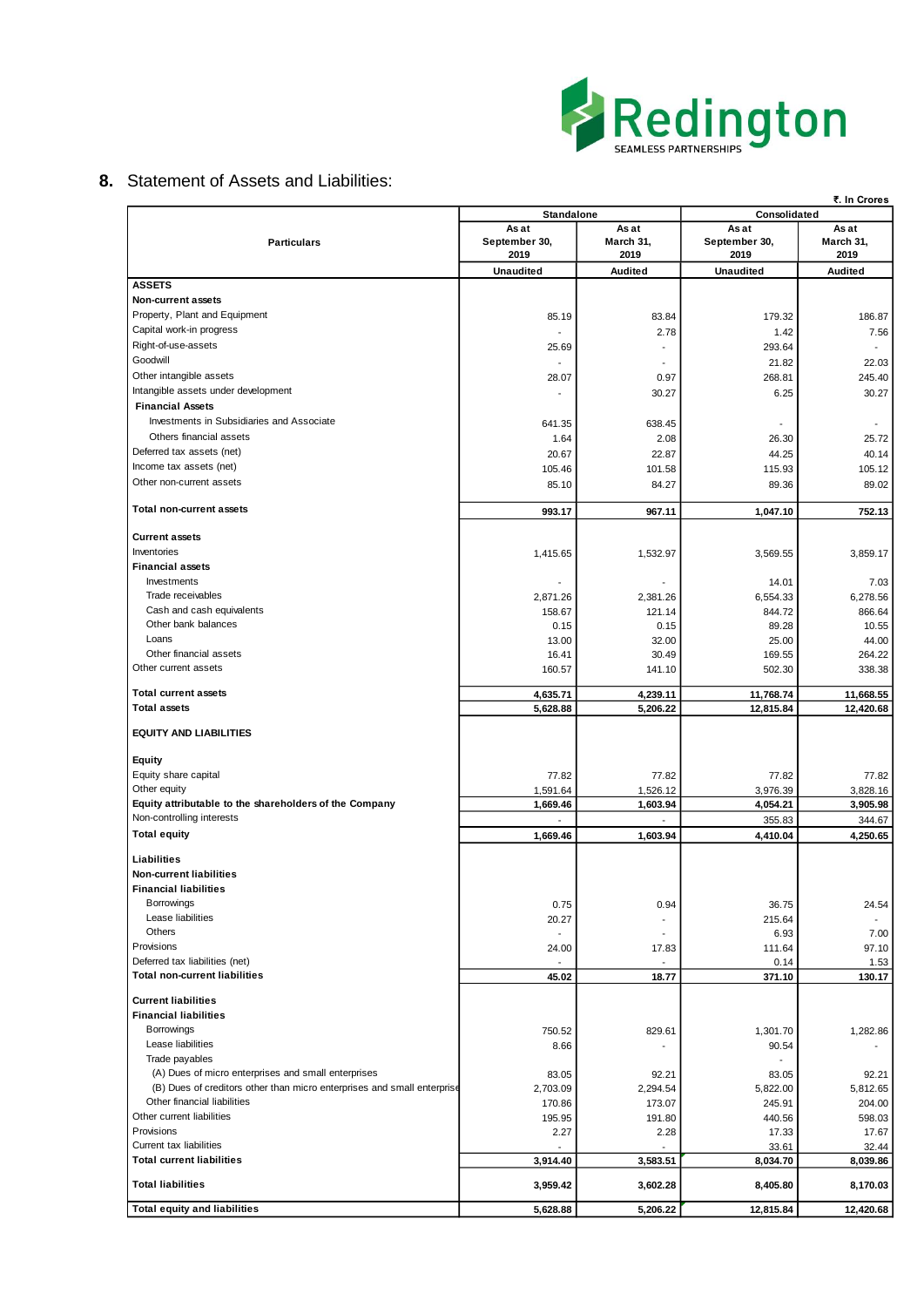## **9.** Statement of Cash flows

|                                                                                    |                                            |                      |                                                               | ₹. In Crores                               |  |  |
|------------------------------------------------------------------------------------|--------------------------------------------|----------------------|---------------------------------------------------------------|--------------------------------------------|--|--|
|                                                                                    | <b>Standal one</b><br>Consolidated         |                      |                                                               |                                            |  |  |
| Particulars                                                                        | For the period ended<br>September 30, 2019 | <b>March 31,2019</b> | For the year ended For the period ended<br>September 30, 2019 | For the year ended<br><b>March 31,2019</b> |  |  |
| A. Cash flow from operating activities                                             |                                            |                      |                                                               |                                            |  |  |
| Profit for the year                                                                | 196.83                                     | 152.14               | 242.83                                                        | 484.47                                     |  |  |
| Adjustments for:                                                                   |                                            |                      |                                                               |                                            |  |  |
| - Income tax expense recognised in profit and loss                                 | 52.96                                      | 73.64                | 55.33                                                         | 138.87                                     |  |  |
| - Depreciation and amortisation expense                                            | 13.09                                      | 12.30                | 80.30                                                         | 63.36                                      |  |  |
| - Finance costs<br>- Interest income                                               | 65.08<br>(0.94)                            | 121.59<br>(4.34)     | 128.12<br>(16.49)                                             | 204.15                                     |  |  |
| - Stock compensation expense                                                       | 2.50                                       | 8.26                 | 5.45                                                          | (21.80)<br>16.71                           |  |  |
| - Impairment of goodwill and other intangibles                                     |                                            |                      | 1.08                                                          | 71.06                                      |  |  |
| - Provision no longer requried written back                                        |                                            |                      | (0.32)                                                        |                                            |  |  |
| - Allowance for doubtful receivables and other financial assets                    | 15.09                                      | 37.28                | 21.61                                                         | 66.94                                      |  |  |
| - Dividend income from subsidiaries                                                | P<br>(135.97)                              | (18.54)              | $\overline{\phantom{a}}$                                      |                                            |  |  |
| - Income received from short-term investments                                      | (1.00)                                     | (1.97)               | (1.43)                                                        | (2.36)                                     |  |  |
| - Unrealised exchange loss / (gain) (net)                                          | (9.41)                                     | 0.98                 | (10.76)                                                       | 0.35                                       |  |  |
| - Gain on sale of property, plant and equipment (net)                              | (0.33)                                     | (3.95)               | (0.55)                                                        | (4.02)                                     |  |  |
| Operating profit before working capital changes                                    | 197.90                                     | 377.39               | 505.17                                                        | 1,017.73                                   |  |  |
| (Increase) in trade receivables                                                    | (498.17)                                   | (197.84)             | (265.83)                                                      | (57.29)                                    |  |  |
| (Increase) in other assets                                                         | (6.03)                                     | (51.71)              | (13.61)                                                       | (139.52)                                   |  |  |
| Decrease / (Increase) in inventories                                               | 117.32<br>P                                | (443.49)             | 343.82                                                        | (653.56)                                   |  |  |
| Increase / (Decrease) in other liabilities                                         | 36.67                                      | 20.62                | (105.21)                                                      | 84.78                                      |  |  |
| Increase / (Decrease) in trade payables                                            | 384.46                                     | 745.19               | (79.75)                                                       | 1,008.25                                   |  |  |
| Increase in provisions                                                             | 0.88                                       | 1.01                 | 3.69<br>388.28                                                | 9.05                                       |  |  |
| Cash generated from operations<br>Income taxes paid (net)                          | 233.03                                     | 451.17<br>(127.98)   | (77.22)                                                       | 1,269.44<br>(201.00)                       |  |  |
| Net cash generated from operating activities                                       | (53.74)<br>179.29                          | 323.19               | 311.06                                                        | 1,068.44                                   |  |  |
|                                                                                    |                                            |                      |                                                               |                                            |  |  |
| <b>B.</b> Cash flow from investing activities                                      |                                            |                      |                                                               |                                            |  |  |
| Payment towards acquisition of property, plant and equipment                       | (2.02)                                     | (5.02)               | (30.20)                                                       | (30.81)                                    |  |  |
| Payment towards acquisition of other intangible assets                             | (6.07)                                     | (31.21)              | (6.07)                                                        | (51.22)                                    |  |  |
| Proceeds from sale of property, plant and equipment and other intangible assets    | 0.44                                       | 5.17                 | 0.83                                                          | 9.03                                       |  |  |
| Interest received                                                                  | 1.03                                       | 4.55                 | 17.29                                                         | 19.51                                      |  |  |
| Dividend income from Subsidiaries                                                  | 135.97                                     | 18.54                | ٠                                                             |                                            |  |  |
| Income received from short-term investments                                        | 1.00                                       | 1.97                 | 1.00                                                          | 1.97                                       |  |  |
| Loans given to associate                                                           | (18.00)                                    | (68.40)              | (18.00)                                                       | (63.40)                                    |  |  |
| Loans settled by associate<br>Proceeds from sale of mutual fund investments        | 32.00                                      | 71.30<br>ä,          | 32.00<br>30.30                                                | 66.30<br>40.95                             |  |  |
| Purchase of mutual fund investments                                                |                                            |                      | (37.30)                                                       | (44.45)                                    |  |  |
| Changes in bank deposits not treated as cash and cash equivalents                  | P                                          |                      | (76.28)                                                       | 7.27                                       |  |  |
| Investments in subsidiaries                                                        |                                            | (25.00)              | $\overline{a}$                                                |                                            |  |  |
| Acquisition of subsidary, net of cash and cash equivalents acquired                |                                            |                      | ×,                                                            | (33.78)                                    |  |  |
| Cash outflow for disposal of subsidiaries                                          |                                            |                      |                                                               | (4.17)                                     |  |  |
| Cash outflow for acquisition of additional control in step-down subsidiaries (net) |                                            |                      | (7.00)                                                        | (11.60)                                    |  |  |
| Net cash used in investing activities                                              | 144.35                                     | (28.10)              | (93.43)                                                       | (94.40)                                    |  |  |
|                                                                                    |                                            |                      |                                                               |                                            |  |  |
| C. Cash flow from financing activities                                             |                                            |                      |                                                               |                                            |  |  |
| Proceeds from short-term borrowings (net)                                          | 507.98                                     | 768.76               | 4,648.24                                                      | 860.65                                     |  |  |
| Repayment of short-term borrowings<br>Proceeds from long-term borrowings           | (597.62)<br>P                              | (692.90)<br>2.66     | (4,641.67)                                                    | (1,064.94)                                 |  |  |
| Repayment of long-term borrowings                                                  | (0.24)                                     | (1.06)               | 19.87<br>(0.24)                                               | 17.66<br>(1.06)                            |  |  |
| Proceeds from allotment of shares under Employee Stock Option Plan, 2008           |                                            | 0.24                 |                                                               | 0.24                                       |  |  |
| Buy-back expenses                                                                  |                                            | (2.29)               | $\overline{a}$                                                | (2.29)                                     |  |  |
| Buy-back of equity shares                                                          |                                            | (139.00)             |                                                               | (139.00)                                   |  |  |
| Dividends paid (including dividend distribution tax)                               | P<br>(128.40)                              | (111.96)             | (128.72)                                                      | (113.14)                                   |  |  |
| Dividend paid by step-down subsidiary to non-controlling shareholders              |                                            |                      |                                                               | (4.31)                                     |  |  |
| Finance costs paid                                                                 | (63.21)                                    | (120.57)             | (122.19)                                                      | (203.75)                                   |  |  |
| Net proceeds from finance lease obligations                                        |                                            |                      | 2.34                                                          |                                            |  |  |
| Payment of finance lease obligations                                               | (5.23)                                     |                      | (44.56)                                                       | (0.75)                                     |  |  |
| Net cash used in financing activities                                              | (286.72)                                   | (296.12)             | (266.93)                                                      | (650.69)                                   |  |  |
| Net increase/(decrease) in cash and cash equivalents                               | 36.92                                      | (1.03)               | (49.30)                                                       | 323.35                                     |  |  |
| Cash and cash equivalents at the beginning of the period                           | 116.79                                     | 117.82               | 816.11                                                        | 492.09                                     |  |  |
| Effect of exchange differences on restatement of foreign currency cash and cash    |                                            |                      |                                                               |                                            |  |  |
| equivalents<br>Cash and cash equivalents at the end of the period                  | 153.71                                     | 116.79               | 17.17<br>783.98                                               | 0.67<br>816.11                             |  |  |
|                                                                                    |                                            |                      |                                                               |                                            |  |  |
| Reconciliation of Cash and cash equivalents with the Balance Sheet                 |                                            |                      |                                                               |                                            |  |  |

**Cash and cash equivalents at the end of the period as per Balance Sheet 158.67** 121.14 844.72 866.64

Less: Bank overdrafts and cash credit facilities used for cash management purposes 4.96 4.35 60.74 50.53 Cash and Cash equivalents at the end of the period 153.71 116.79 783.98 816.11